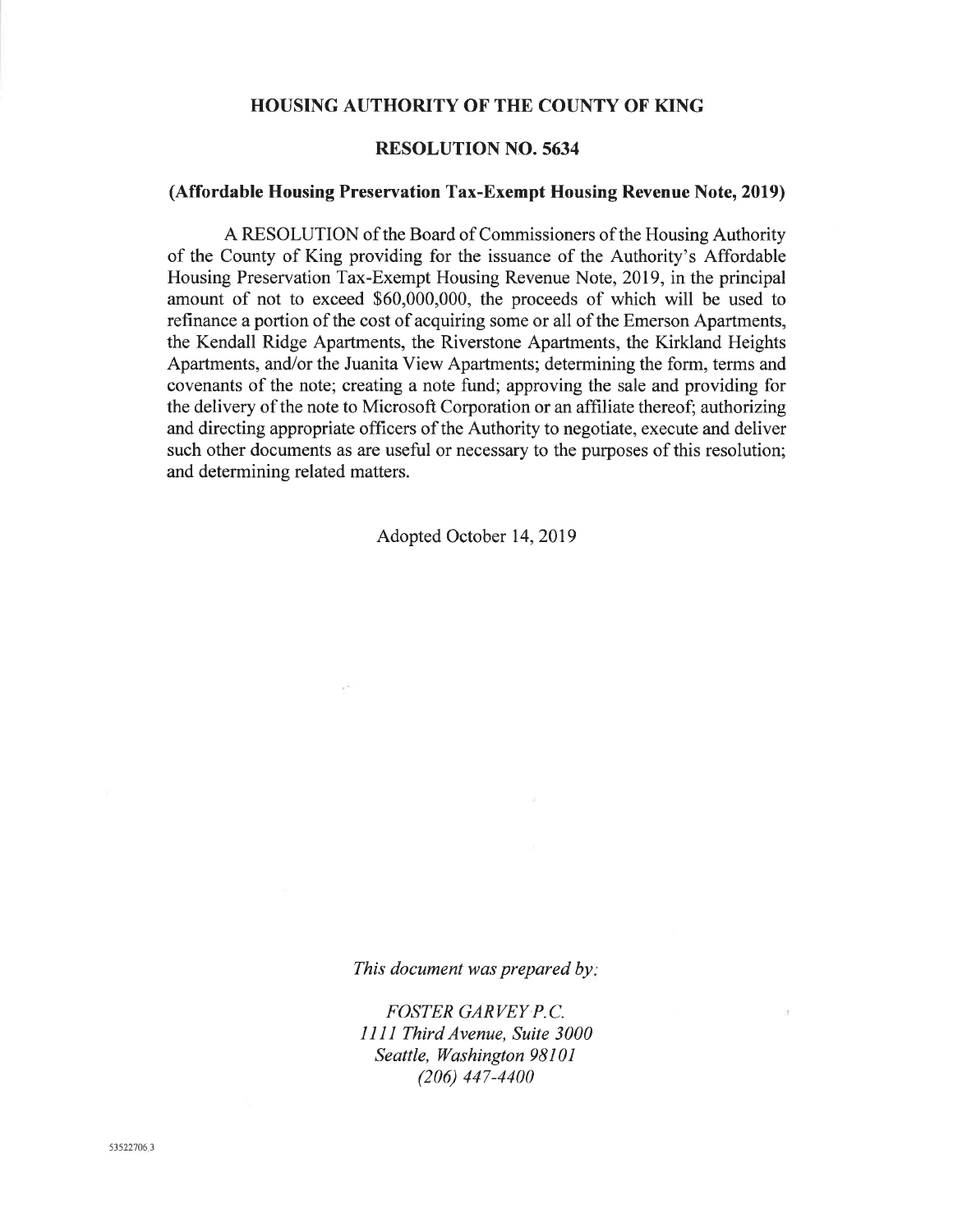### **HOUSING AUTHORITY OF THE COUNTY OF KING**

### **RESOLUTION NO. 5634**

### (Affordable Housing Preservation Tax-Exempt Housing Revenue Note, 2019)

A RESOLUTION of the Board of Commissioners of the Housing Authority of the County of King providing for the issuance of the Authority's Affordable Housing Preservation Tax-Exempt Housing Revenue Note, 2019, in the principal amount of not to exceed \$60,000,000, the proceeds of which will be used to refinance a portion of the cost of acquiring some or all of the Emerson Apartments, the Kendall Ridge Apartments, the Riverstone Apartments, the Kirkland Heights Apartments, and/or the Juanita View Apartments; determining the form, terms and covenants of the note; creating a note fund; approving the sale and providing for the delivery of the note to Microsoft Corporation or an affiliate thereof; authorizing and directing appropriate officers of the Authority to negotiate, execute and deliver such other documents as are useful or necessary to the purposes of this resolution; and determining related matters.

**WHEREAS,** the Housing Authority of the County of King (the "Authority") seeks to

encourage the provision of housing for low-income persons residing in King County, Washington

(the "County"); and

**WHEREAS**, RCW 35.82.070(2) provides that a housing authority may acquire and operate housing projects; and

**WHEREAS, RCW** 35.82.070(5) provides that a housing authority may, among other things and if certain conditions are met, "own, hold, and improve real or personal property . . .," "purchase, lease, obtain options upon . . . any real or personal property or any interest therein" and "lease or rent any dwellings, houses, accommodations, lands, buildings, structures or facilities embraced in any housing project"; and

**WHEREAS, RCW** 35.82.020 defines "housing project" to include, among other things, "any work or undertaking . . . to provide decent, safe and sanitary urban or rural dwellings,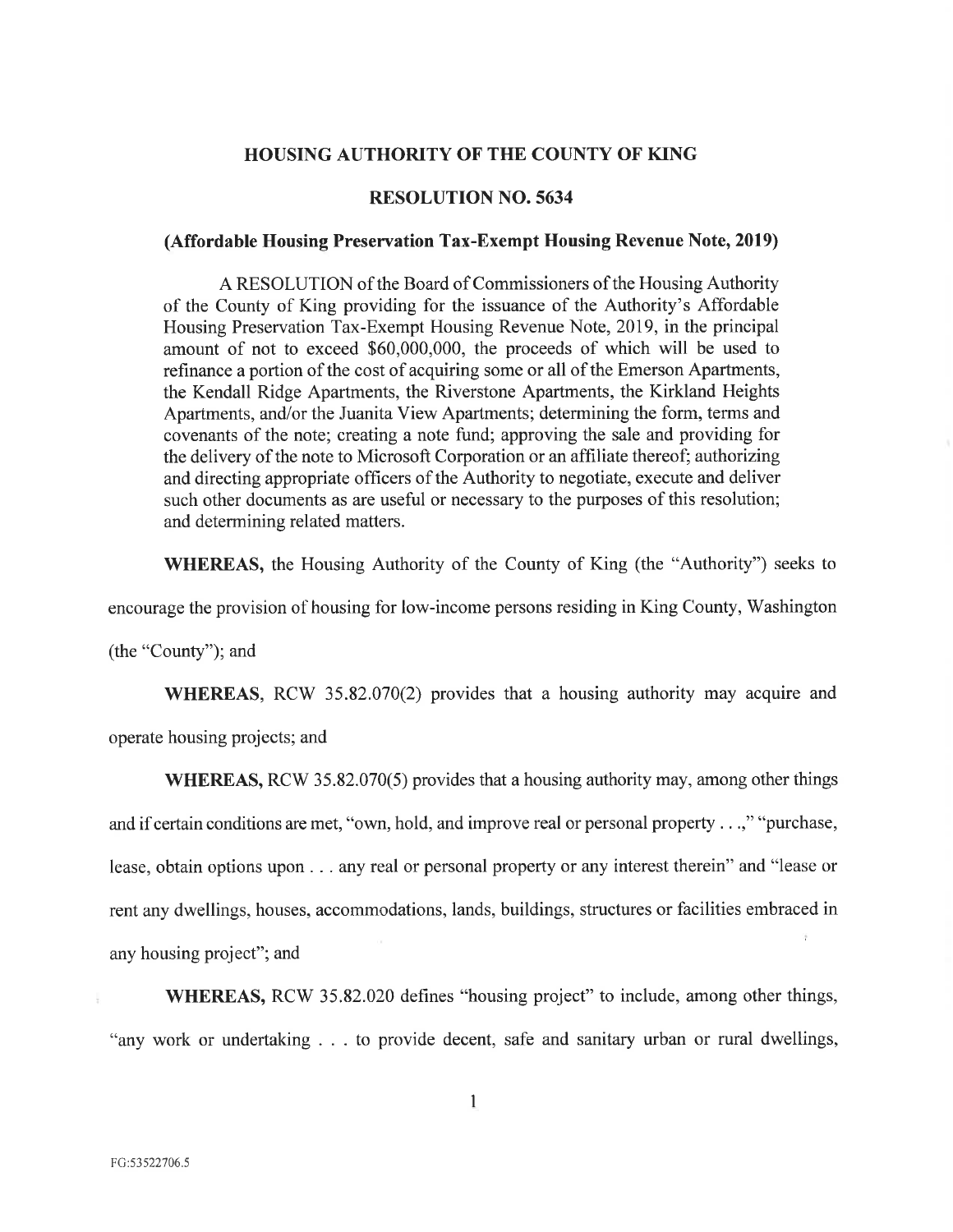apartments, mobile home parks, or other living accommodations for persons of low income" and provides that the term "housing project" may be applied to the "acquisition of property, the demolition of existing structures, the construction, reconstruction, alteration and repair of improvements and all other work in connection therewith"; and

**WHEREAS, RCW** 35.82.020(11) and 35.82.130 together provide that a housing authority may issue bonds, notes or other obligations for any of its corporate purposes; and

**WHEREAS, RCW** 35.82.070(1) permits a housing authority to "make and execute contracts and other instruments . . . necessary or convenient to the exercise of the powers of the authority"; and

**WHEREAS, RCW 35.82.040 authorizes the Authority to "delegate to one or more of its** agents or employees such powers or duties as it may deem proper"; and

**WHEREAS, RCW 35.82.070(13) provides that a housing authority may exercise its powers** within the boundaries of any city not included in its area of operation if the governing body of that city adopts a resolution declaring that there is a need for the housing authority to exercise its powers within the city; and

**WHEREAS**, pursuant to Resolution No. 5614 adopted December 17, 2018, the Authority previously issued its Non-Revolving Line of Credit Revenue Note, 2019 (Riverstone Apartments) (the "Riverstone Note") in the principal amount of \$69,999,430 to finance the acquisition of a 308unit apartment complex located at 27314 24<sup>th</sup> Avenue South, Federal Way, Washington, known as the Riverstone Apartments as a housing project of the Authority (the "Riverstone Apartments Project"); and

**WHEREAS**, pursuant to Resolution No. 5627 adopted August 29, 2019, the Authority previously issued its Non-Revolving Line of Credit Revenue Note, 2019 (Emerson Apartments) (the "Emerson Note") in the principal amount of \$66,000,000 to finance the acquisition of a 207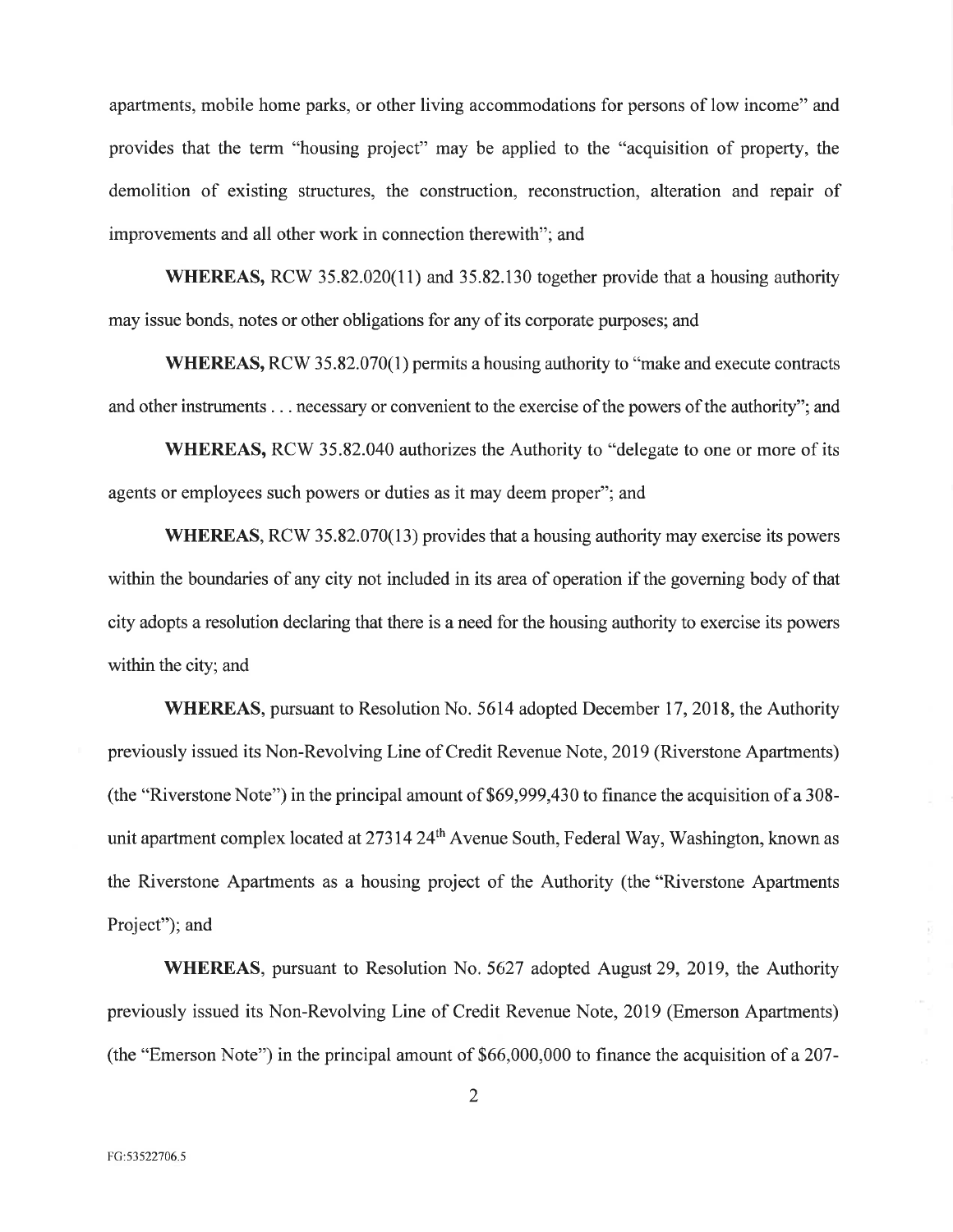unit apartment complex located at 11010 NE 124<sup>th</sup> Lane, Kirkland, Washington, known as the Emerson Apartments as a housing project of the Authority (the "Emerson Apartments Project"); and

**WHEREAS**, as authorized by Resolution No. 5624 adopted May 20, 2019, the Authority previously issued its Non-Revolving Line of Credit Revenue Note, 2019 (Kendall Ridge Apartments) (the "Kendall Ridge Note") in the principal amount of \$75,000,000 to finance the acquisition of a 240-unit apartment complex located at 1910 154<sup>th</sup> Avenue Northeast, Bellevue, Washington (also known as 15301 NE 20<sup>th</sup> Street, Bellevue, Washington), known as the Kendall Ridge Apartments as a housing project of the Authority (the "Kendall Ridge Apartments Project"); and

**WHEREAS**, as authorized by Resolutions 5504 of the Authority adopted April 20, 2015, Resolution 5546 of the Authority adopted August 18, 2016, and Resolution 5563 of the Authority adopted on May 15, 2017, the Authority previously issued its Revolving Line of Credit Revenue Note, 2015 (Tax-Exempt) (the "2015 Revolving Note") in the current principal amount of not to exceed \$80,000,000 at any one time outstanding, and used proceeds of draws on the 2015 Revolving Note to, among other things, finance the acquisition of a 180-unit apartment complex located at 13310 NE 133<sup>rd</sup> Street, Kirkland, Washington, known as the Kirkland Heights Apartments (the "Kirkland Heights Apartments Project") and a 94-unit apartment complex located at 11800 101<sup>st</sup> Place NE, Kirkland, Washington, known as the Juanita View Apartments (the "Juanita View Apartments Project" and, collectively with the Riverstone Apartments Project, the Emerson Apartments Project, the Kendall Ridge Apartments Project, and the Kirkland Heights Apartments Project, the "Projects" and each, a "Project"), each as a housing project of the Authority; and

3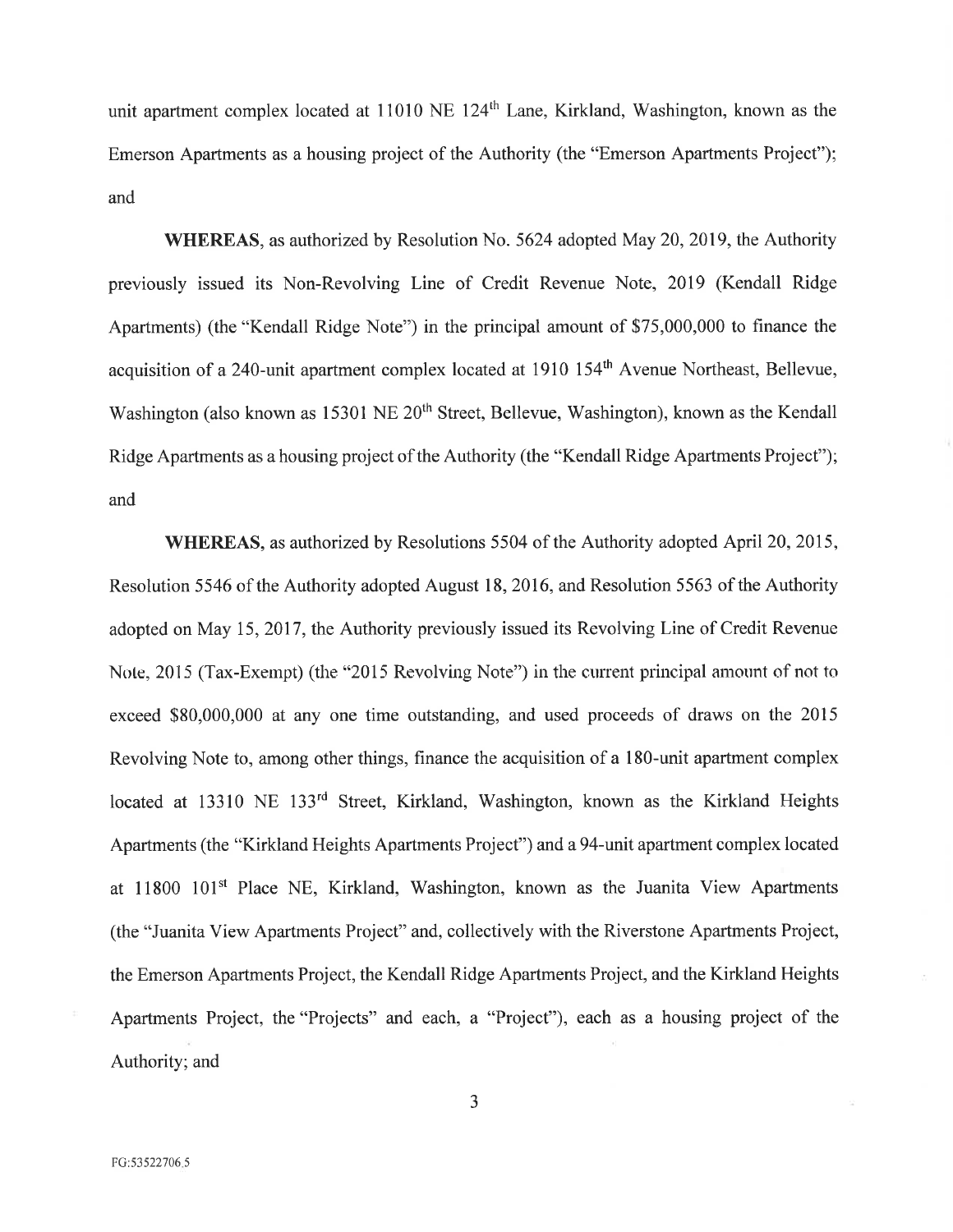**WHEREAS, the City Council of the City of Federal Way, Washington, the governing body** of the City of Federal Way, adopted its Resolution No. 91-84 on October 15, 1991, declaring that there is a need for the Authority to function within the City of Federal Way; and

**WHEREAS,** the City Council of the City of Kirkland, Washington, the governing body of the City of Kirkland, adopted its Resolution No. 2747 on August 4, 1980, declaring that there is a need for the Authority to function within the City of Kirkland; and

**WHEREAS**, the location of the Kendall Ridge Project is within the area of operation of the Authority, as it is within the County and was not within the territorial boundaries of any city, including the City of Bellevue (incorporated in 1953), on the date on which the Authority was activated under the Act (as hereinafter defined); and

WHEREAS, the Board of Commissioners of the Authority deems it necessary and advisable and in the best interest of the Authority to issue its Affordable Housing Preservation Tax-Exempt Revenue Note, 2019 (the "Note"), in a principal amount not to exceed \$60,000,000, to provide funds required to effect the current refunding of a portion of some or all of the Emerson Note, the Kendall Ridge Note, the Riverstone Note, and/or the 2015 Revolving Note; and

**WHEREAS,** Microsoft Corporation or an affiliate thereof (the "Lender") has proposed to extend financing to the Authority to refinance the acquisition of the Projects;

## NOW, THEREFORE, BE IT RESOLVED BY THE BOARD OF COMMISSIONERS OF THE HOUSING AUTHORITY OF THE COUNTY OF KING AS FOLLOWS:

**Section 1.** Definitions. As used in this resolution, the following terms have the following meanings:

"Act" means chapter 35.82 of the Revised Code of Washington.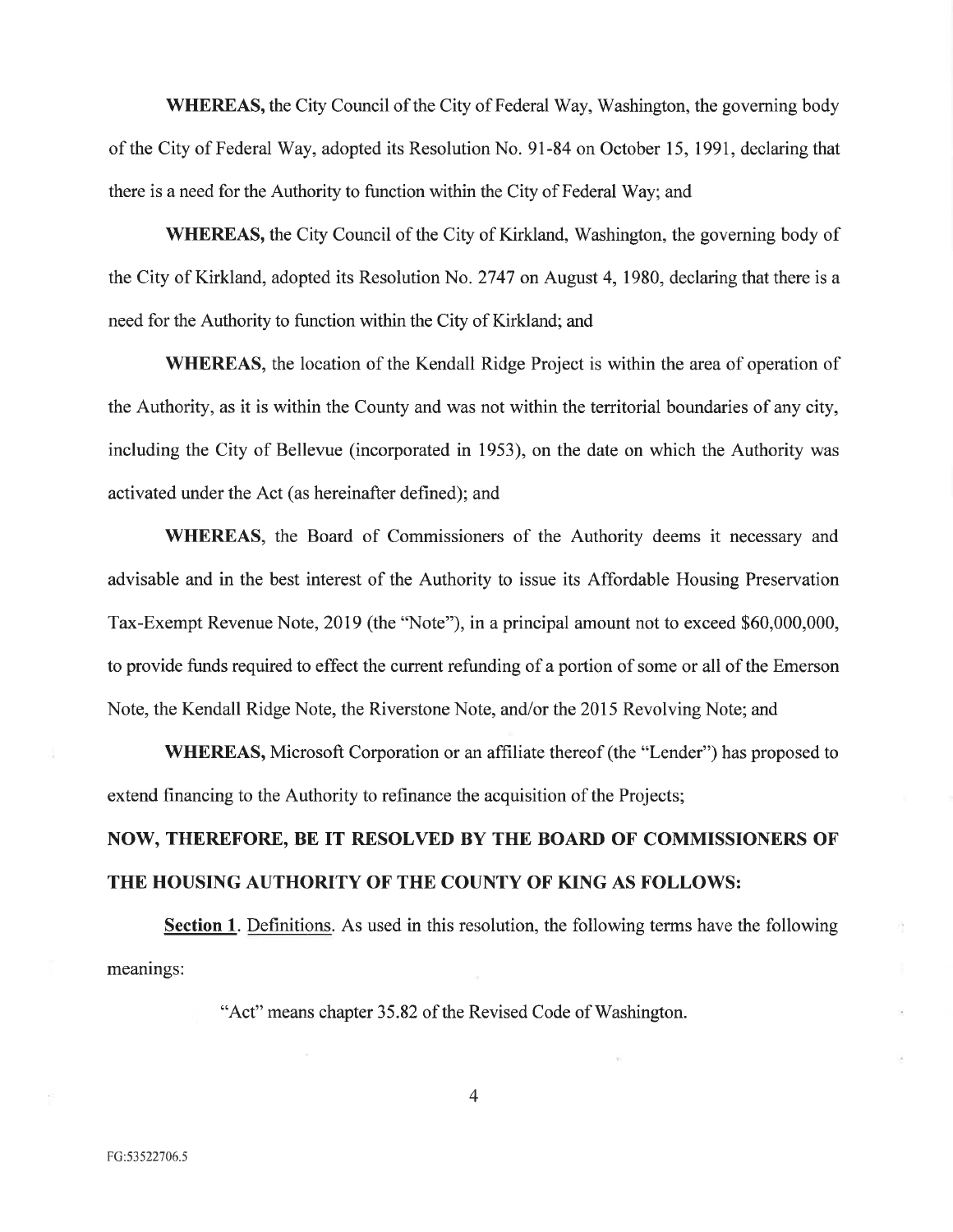"Authority" means the Housing Authority of the County of King, a public body corporate and politic duly organized and existing under and by virtue of the laws of the State of Washington.

"Authorized Officers" means the Executive Director of the Authority and any Deputy Executive Director of the Authority.

"Board" means the Board of Commissioners of the Authority.

"Code" means the Internal Revenue Code of 1986, as amended, and applicable rules and regulations promulgated thereunder.

"County" means King County, Washington.

"Emerson Apartments Project" means the apartment complex containing 207 dwelling units located at 11010 NE 124<sup>th</sup> Lane, Kirkland, Washington, known as the Emerson Apartments.

"Emerson Note" means the Authority's Non-Revolving Line of Credit Revenue Note, 2019 (Emerson Apartments) issued pursuant to Resolution No. 5627 of the Authority in the original principal amount of \$66,000,000.

"General Revenues" means all revenues of the Authority from any source, but only to the extent that those revenues are available to pay debt service on the Note and are not now or hereafter pledged, by law, regulation, contract, covenant, resolution, deed of trust or otherwise (including restrictions relating to funds made available to the Authority under the U.S. Housing Act of 1937), solely to another particular purpose.

"Juanita View Apartments Project" means the apartment complex containing 94 dwelling units located at 11800 101<sup>st</sup> Place NE, Kirkland, Washington, known as the Juanita View Apartments.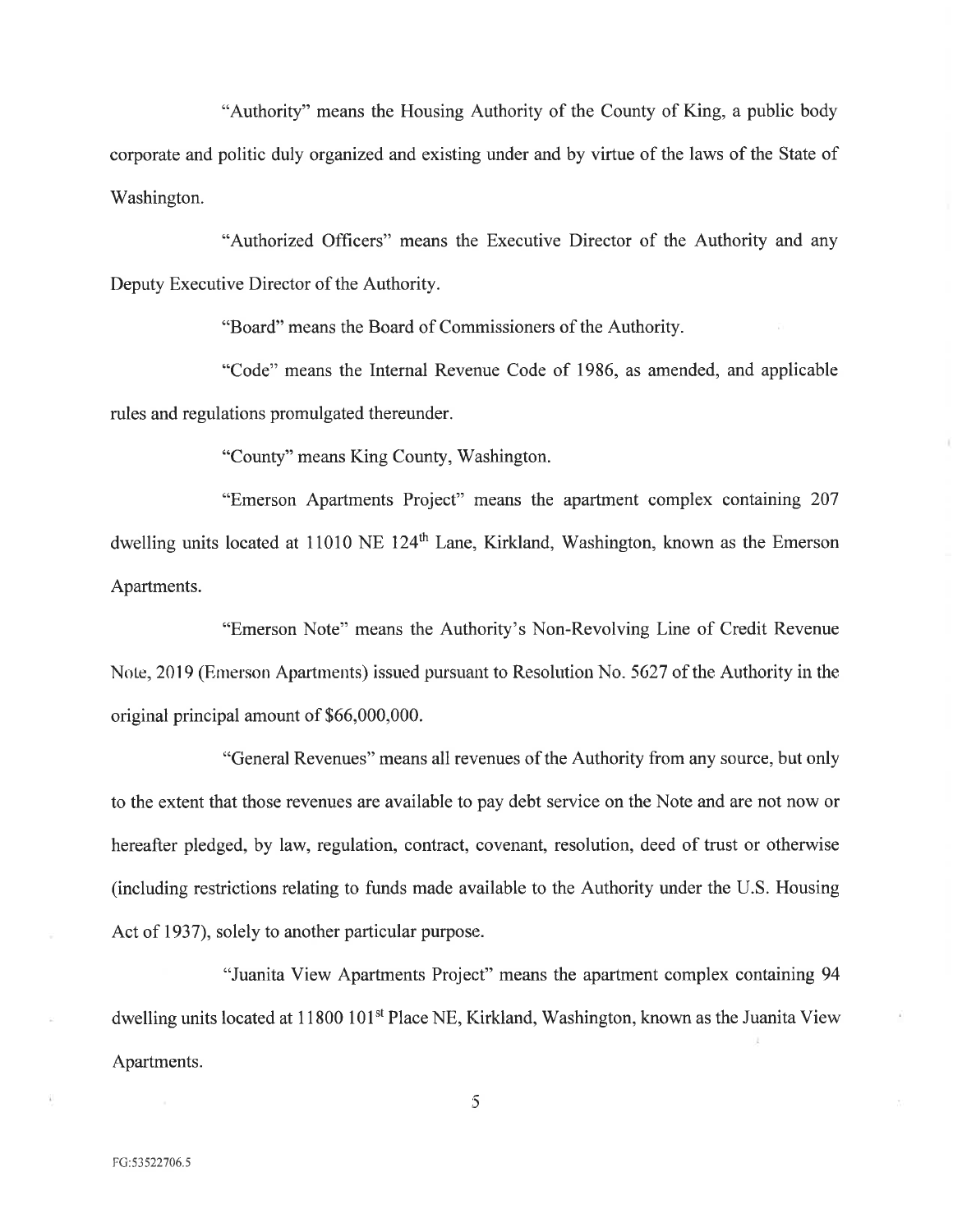"Kendall Ridge Apartments Project" means the apartment complex containing 240 dwelling units located at 1910 154<sup>th</sup> Avenue Northeast, Bellevue, Washington (also known as 15301) NE 20<sup>th</sup> Street, Bellevue, Washington), known as the Kendall Ridge Apartments.

"Kendall Ridge Note" means the Authority's Non-Revolving Line of Credit Revenue Note, 2019 (Kendall Ridge Apartments) issued pursuant to Resolution No. 5624 of the Authority in the original principal amount of up to \$75,000,000.

"Kirkland Heights Apartments Project" means the apartment complex containing 180 dwelling units located at 13310 NE 133<sup>rd</sup> Street, Kirkland, Washington, known as the Kirkland Heights Apartments.

"Lender" means Microsoft Corporation, or an affiliate thereof, as registered owner of the Note.

"Note" means the Affordable Housing Preservation Tax-Exempt Housing Revenue Note, 2019.

"Note Fund" means the Affordable Housing Preservation Tax-Exempt Housing Revenue Note Fund, 2019, created by this resolution for the purpose of paying principal of and interest on the Note.

"Note Register" means the books or records maintained by the Note Registrar containing the name and mailing address of the Registered Owner of the Note.

"Note Registrar" means the Executive Director of the Authority.

"Projects" means, collectively, any or all of the following properties if the acquisition thereof is refinanced with proceeds of the Note: the Emerson Apartments Project, the Juanita View Apartments Project, the Kendall Ridge Apartments Project, the Kirkland Heights Apartments Project, and the Riverstone Apartments Project.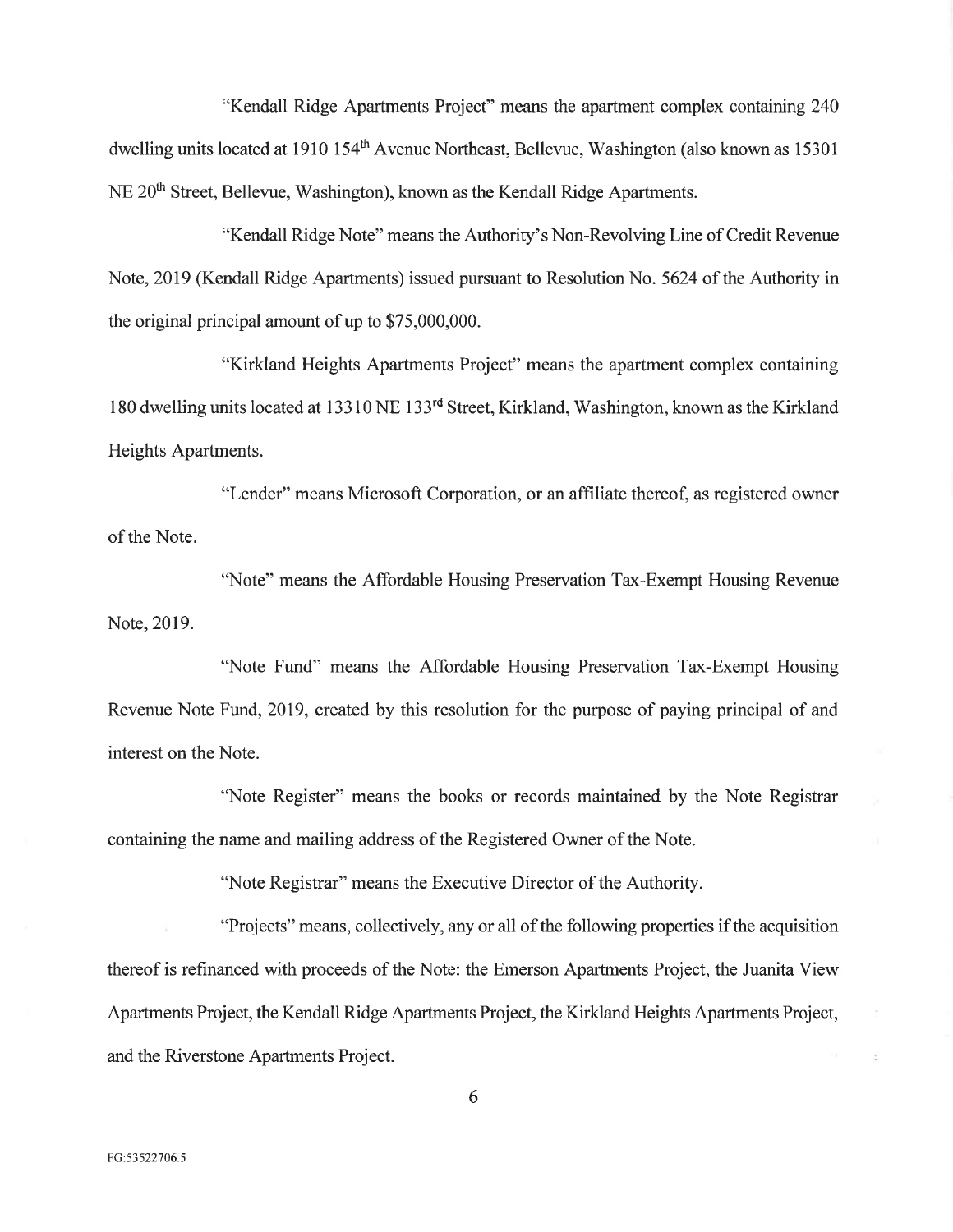"Proposal Letter" means the proposal letter to the Lender from the Authority, provided on September 6, 2019, as it may be amended, setting forth certain proposed terms upon which the Lender may purchase the Note.

"Refunded Obligations" means, collectively, those portions of the Emerson Note, the Kendall Ridge Note, the Riverstone Note, and/or the 2015 Revolving Note to be refunded with proceeds of the Note.

"Riverstone Apartments Project" means the apartment complex containing 308 dwelling units located at 27314 24<sup>th</sup> Avenue South, Federal Way, Washington, known as the Riverstone Apartments.

"Riverstone Note" means the Authority's Non-Revolving Line of Credit Revenue Note, 2019 (Riverstone Apartments) issued pursuant to Resolution No. 5614 of the Authority in the original principal amount of \$69,999,430.

"2015 Revolving Note" means the Authority's Revolving Line of Credit Revenue Note, 2015 (Tax-Exempt) issued pursuant to Resolutions No. 5504, No. 5546 and No. 5563 of the Authority in the principal amount of not to exceed \$80,000,000 at any one time outstanding.

Authorization and Description of the Note and Application of Proceeds. The **Section 2.** Authorized Officers, and each of them acting alone, are delegated the discretionary authority to determine which of the Emerson Note, the Kendall Ridge Note, the Riverstone Note, and/or the 2015 Revolving Note will be refunded with proceeds of the Note, and in what amounts. The Authority shall issue the Note in a principal amount not to exceed \$60,000,000 for the purpose of providing a portion of funds required to effect the current refunding of a portion of the outstanding Refunded Obligations. All proceeds of the Note shall be applied by the Authority for such purpose. Such Note financing is declared and determined to be important for the feasibility of the Emerson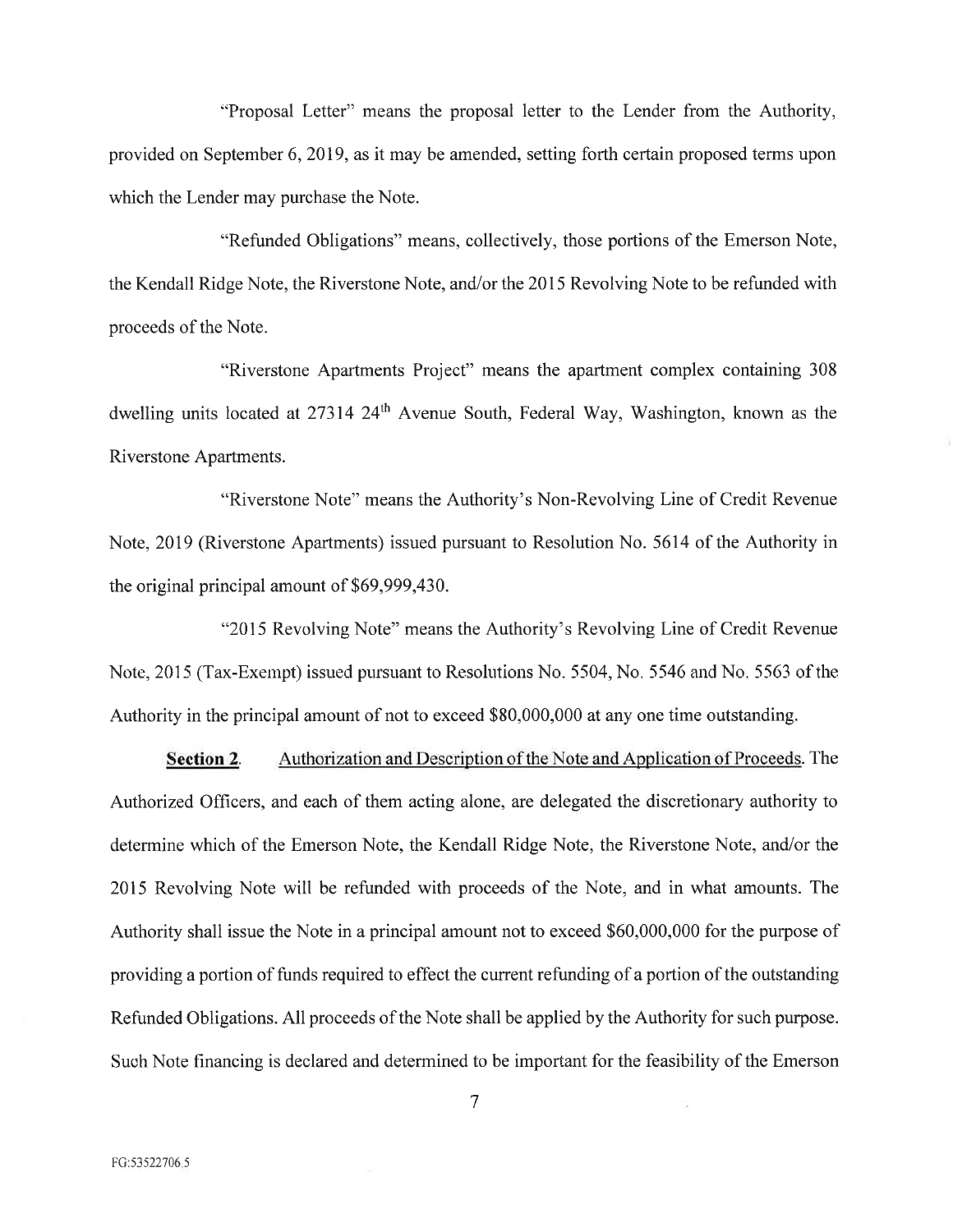Apartments Project, the Juanita View Apartments Project, the Kendall Ridge Apartments Project, the Kirkland Heights Apartments Project, and the Riverstone Apartments Project, each of which is declared to be a housing project of the Authority. The Board finds that it is in the best interest of the Authority to issue the Note for the purpose set forth in this resolution.

Description of the Note. The Note shall be called the Authority's Affordable **Section 3.** Housing Preservation Tax-Exempt Housing Revenue Note, 2019; shall be in a principal amount of not to exceed \$60,000,000; shall be dated its date of delivery; shall be numbered R-1; and shall mature 15 years from its date of issue (the "Maturity Date"). The Note shall bear interest at a rate of 1.0% per annum, calculated on the basis of a 360-day year of twelve 30-day months. The interest rate on the Note shall be subject to adjustment upon the occurrence of an event of default, as described in the Note.

Interest on the Note shall be payable quarterly, commencing not later than three months following the date of issue, and thereafter on each payment date specified in the Note, until the Maturity Date or earlier prepayment of the Note in full. The Authority finds that the fixing of the interest rate described herein is in the best interest of the Authority.

The Note shall be subject to redemption, in whole, on dates set forth in the Note upon 30 days' prior notice (or such shorter period acceptable to the Lender), at a redemption price equal to par plus accrued interest.

If the Note is not paid when properly presented at its maturity date, the Authority shall be obligated to pay interest on the Note at the default rate of interest thereon from and after the maturity date until the Note, both principal and interest, is paid in full.

The Note shall have such other provisions consistent with the purposes of this resolution as are set forth in the Note. The Authorized Officers, and each of them acting alone, are authorized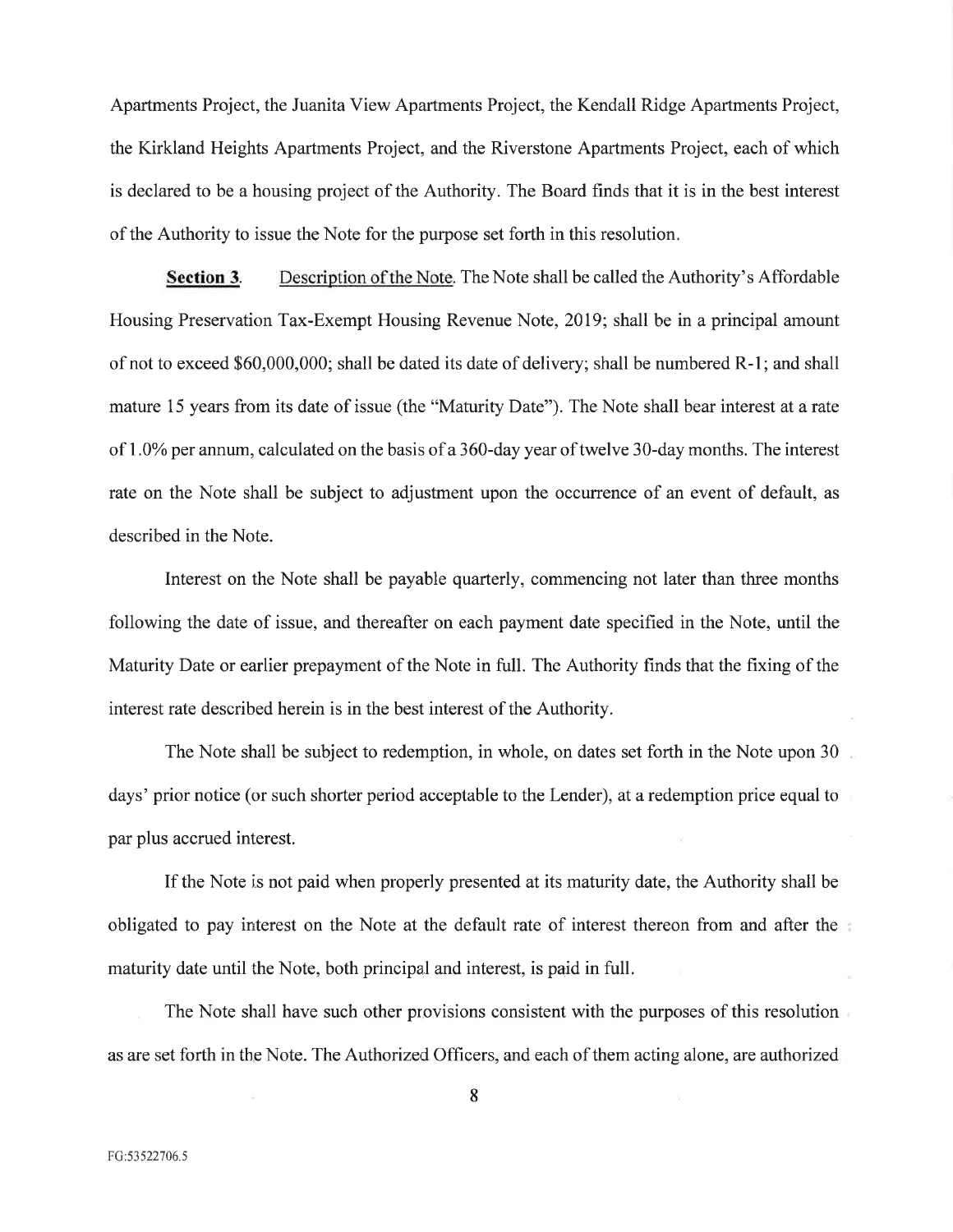to determine and approve the final terms of the Note. The execution or authentication of the Note by an Authorized Officer shall be conclusive evidence of approval of the terms of the Note as set forth therein.

Section 4. Note Registrar; Registration and Transfer of the Note. The Executive Director of the Authority shall serve as Note Registrar for the Note. The Note Registrar shall keep, or cause to be kept, at his or her office in Tukwila, Washington, sufficient books for the registration of the Note (the "Note Register"), which shall contain the name and mailing address of the registered owner of the Note. The Note Registrar is authorized, on behalf of the Authority, to authenticate and deliver the Note in accordance with the provisions of the Note and this resolution, to serve as the Authority's paying agent for the Note and to carry out all of the Note Registrar's powers and duties under this resolution.

The Note shall be issued only in registered form as to both principal and interest and recorded on the Note Register. The Note may be assigned or transferred by the Lender in whole (a) to a "qualified institutional buyer" as defined in Rule 144A promulgated under the Securities Act of 1933, as amended, (b) to an affiliate of the Lender, or (c) as otherwise agreed by the Lender and the Authority. In connection with any assignment or transfer, the Note must be endorsed in the manner provided thereon and surrendered to the Note Registrar, and the assignee or transferee shall deliver to the Authority an executed Certificate of Transferee in the form attached to the Note. The Note Registrar shall not be obligated to exchange or transfer the Note during the five days preceding any interest payment date, prepayment date or the maturity date.

Section 5. Place, Manner and Medium of Payment. Both principal of and interest on the Note shall be payable in lawful money of the United States of America and shall be paid by check mailed to arrive on or before each payment date, or in immediately available funds delivered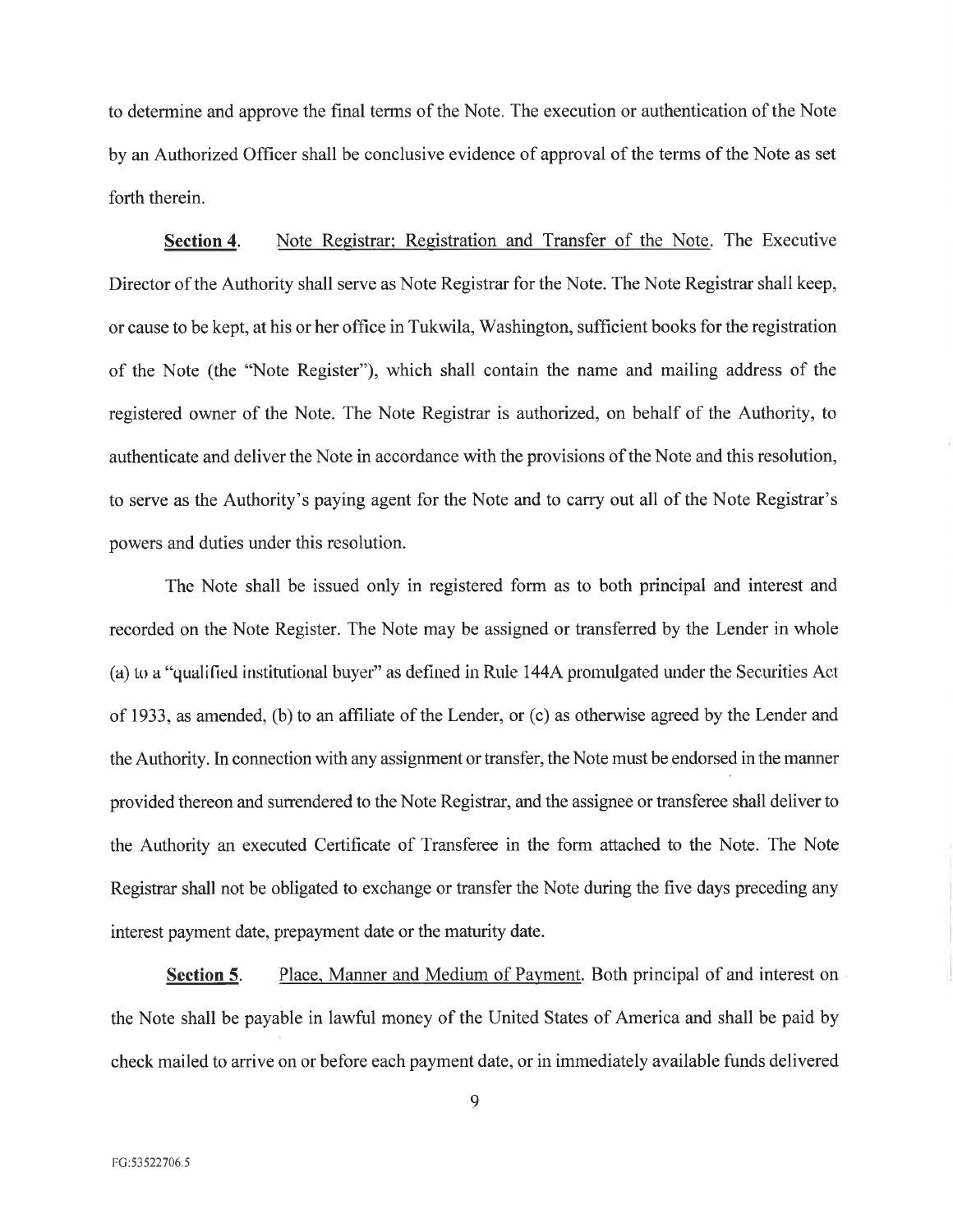on or before each payment date, to the Registered Owner at the address appearing on the Note Register on the date payment is mailed or delivered. Upon the final payment of principal of and interest on the Note, the Registered Owner shall surrender the Note at the principal office of the Note Registrar, for destruction or cancellation in accordance with law.

Note Fund: Security for the Note. The Note Fund is hereby established as a Section 6. special fund of the Authority and is to be known as the Affordable Housing Preservation Tax-Exempt Housing Revenue Note Fund, 2019. The Note Fund shall be drawn upon for the sole purpose of paying the principal of and interest on the Note. The Authority pledges to deposit General Revenues into the Note Fund in amounts sufficient to pay the principal of and interest on the Note when due. This pledge of General Revenues shall be valid and binding from the time when it is made. The General Revenues so pledged and thereafter received by the Authority shall immediately be subject to the lien of the pledge without any physical delivery thereof or further action, and lien of such pledge shall be valid and binding as against all parties having claims of any kind in tort, contract, or otherwise against the Authority, irrespective of whether the parties have notice thereof.

The Authority reserves without limitation the right to issue other obligations, the principal of and interest on which are to be paid from the General Revenues on a parity of lien with Note. The Authority may also pledge any specific revenues, which otherwise would be General Revenues, to the payment of other obligations, such payments to have priority over the payments to be made under the Note.

The Note shall not be a debt of the County, the State of Washington or any political subdivision thereof (except the Authority from the source specified herein), and the Note shall so state on its face. Neither the County, the State of Washington nor any political subdivision thereof (except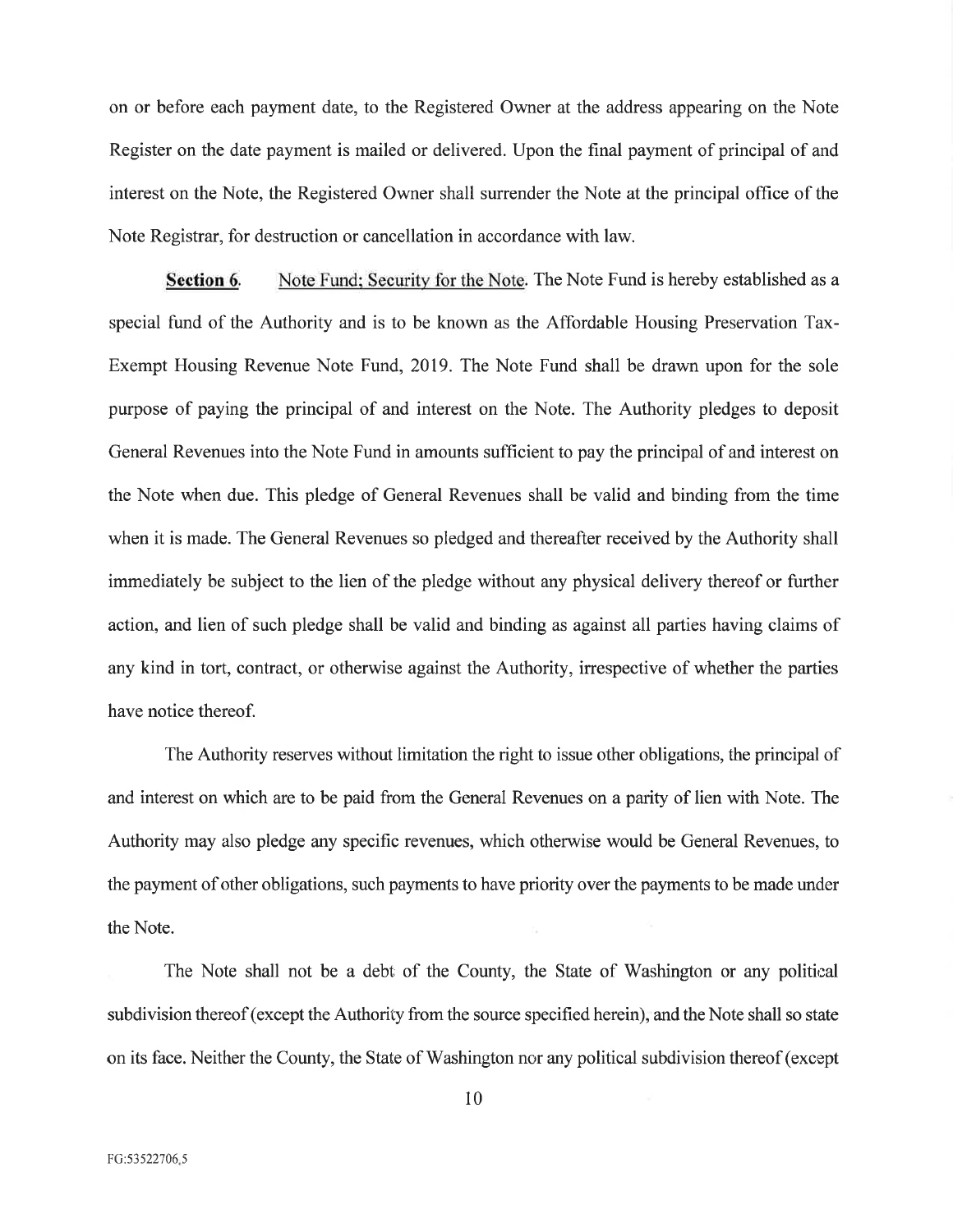the Authority from the source specified herein) shall be liable for payment of the Note nor in any event shall principal of and interest on the Note be payable out of any funds other than the Note Fund of the Authority established herein. The owner of the Note shall not have recourse to any other fund of the Authority other than the Note Fund, or to any other receipts, revenues or properties of the Authority other than as described herein and in the Note. The Authority has no taxing power.

Neither the Authority (except to the extent of the pledge of its General Revenues) nor any of the Commissioners, officers or employees of the Authority shall be personally liable for the payment of the Note.

Lost, Stolen or Destroyed Note. In case the Note shall be lost, stolen or **Section 7.** destroyed after delivery to the Registered Owner, the Note Registrar may execute and deliver a new Note of like date and tenor to the Registered owner upon the Registered Owner filing with the Note Registrar evidence satisfactory to the Note Registrar that such Note was actually lost, stolen or destroyed and of the Registered Owner's ownership thereof, and upon furnishing the Authority with indemnity reasonably satisfactory to the Authority.

Form and Execution of Note. The Note shall be in a form consistent with Section 8. the provisions of this resolution and state law, shall bear the manual or facsimile signatures of the Chair of the Board and the Executive Director and shall be impressed with the seal of the Authority or shall bear a manual or facsimile thereof. The Note shall not be valid or obligatory for any purpose, or entitled to the benefits of this resolution, unless the Note bears a Certificate of Authentication manually signed by the Note Registrar stating "This Note is the fully registered Affordable Housing Preservation Tax-Exempt Revenue Note, 2019, of the Authority described in the Note Resolution." A minor deviation in the language of such certificate shall not void a Certificate of Authentication that otherwise is substantially in the form of the foregoing. The authorized signing of a Certificate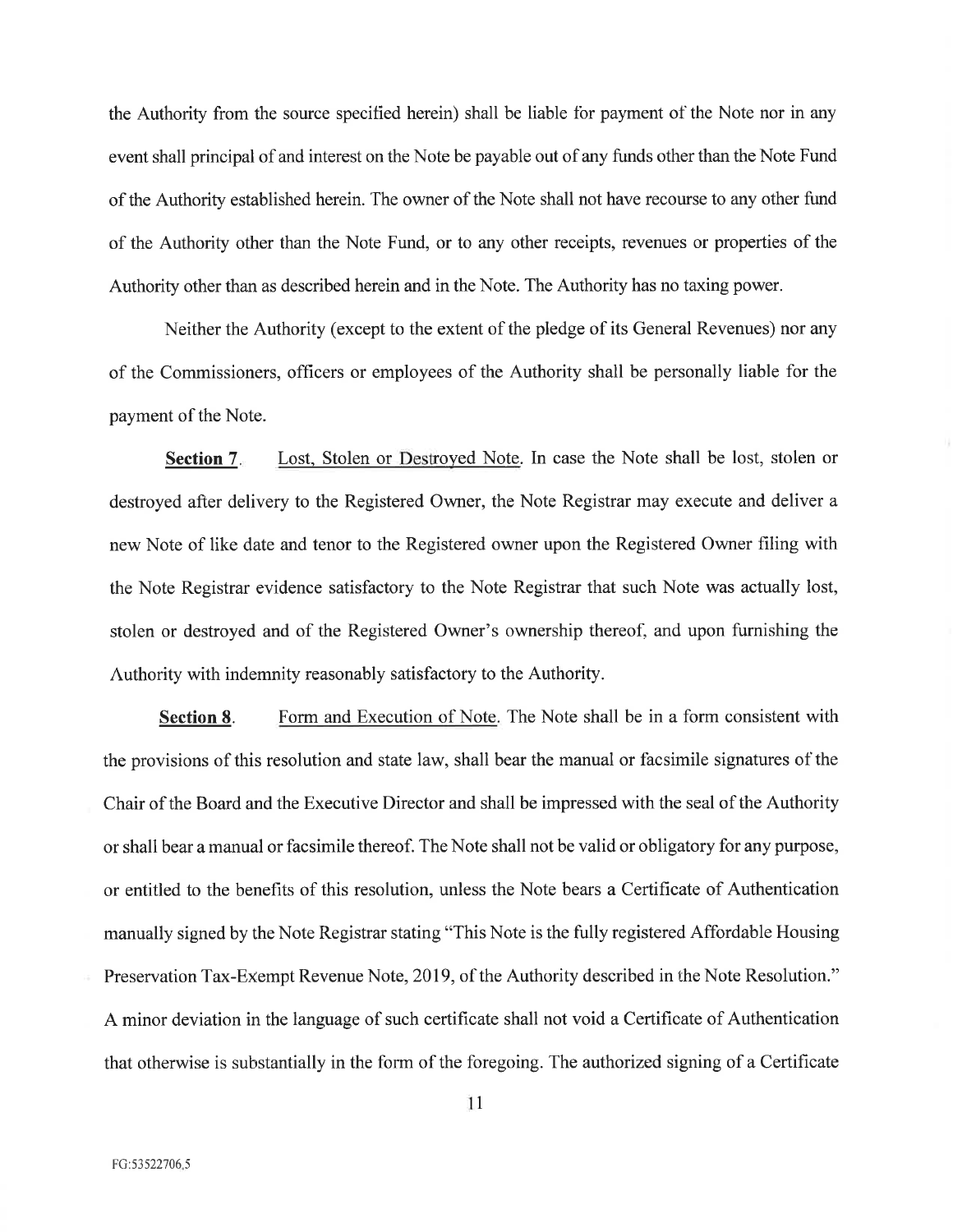of Authentication shall be conclusive evidence that the Note so authenticated has been duly executed, authenticated and delivered and is entitled to the benefits of this resolution.

If any officer whose facsimile signature appears on the Note ceases to be an officer of the Authority authorized to sign notes before the Note bearing his or her facsimile signature is authenticated or delivered by the Note Registrar or issued by the Authority, the Note nevertheless may be authenticated, issued and delivered and, when authenticated, issued and delivered, shall be as binding on the Authority as though that person had continued to be an officer of the Authority authorized to sign notes. The Note also may be signed on behalf of the Authority by any person who, on the actual date of signing of the Note, is an officer of the Authority authorized to sign notes, although he or she did not hold the required office on the date of issuance of the Note.

Section 9. Preservation of Tax Exemption for Interest on Note. The Authority covenants that it will take all actions necessary to prevent interest on the Note from being included in gross income for federal income tax purposes, and it will neither take any action nor make or permit any use of proceeds of the Note or other funds of the Authority treated as proceeds of the Note at any time during the term of the Note which would cause interest on the Note to be included in gross income for federal income tax purposes. The Authority also covenants that it will, to the extent the arbitrage rebate requirement of Section 148 of the Code is applicable to the Note, take all actions necessary to comply (or to be treated as having complied) with that requirement in connection with the Note, including the calculation and payment of any penalties that the Authority has elected to pay as an alternative to calculating rebatable arbitrage, and the payment of any other penalties if required under Section 148 of the Code to prevent interest on the Note from being included in gross income for federal income tax purposes.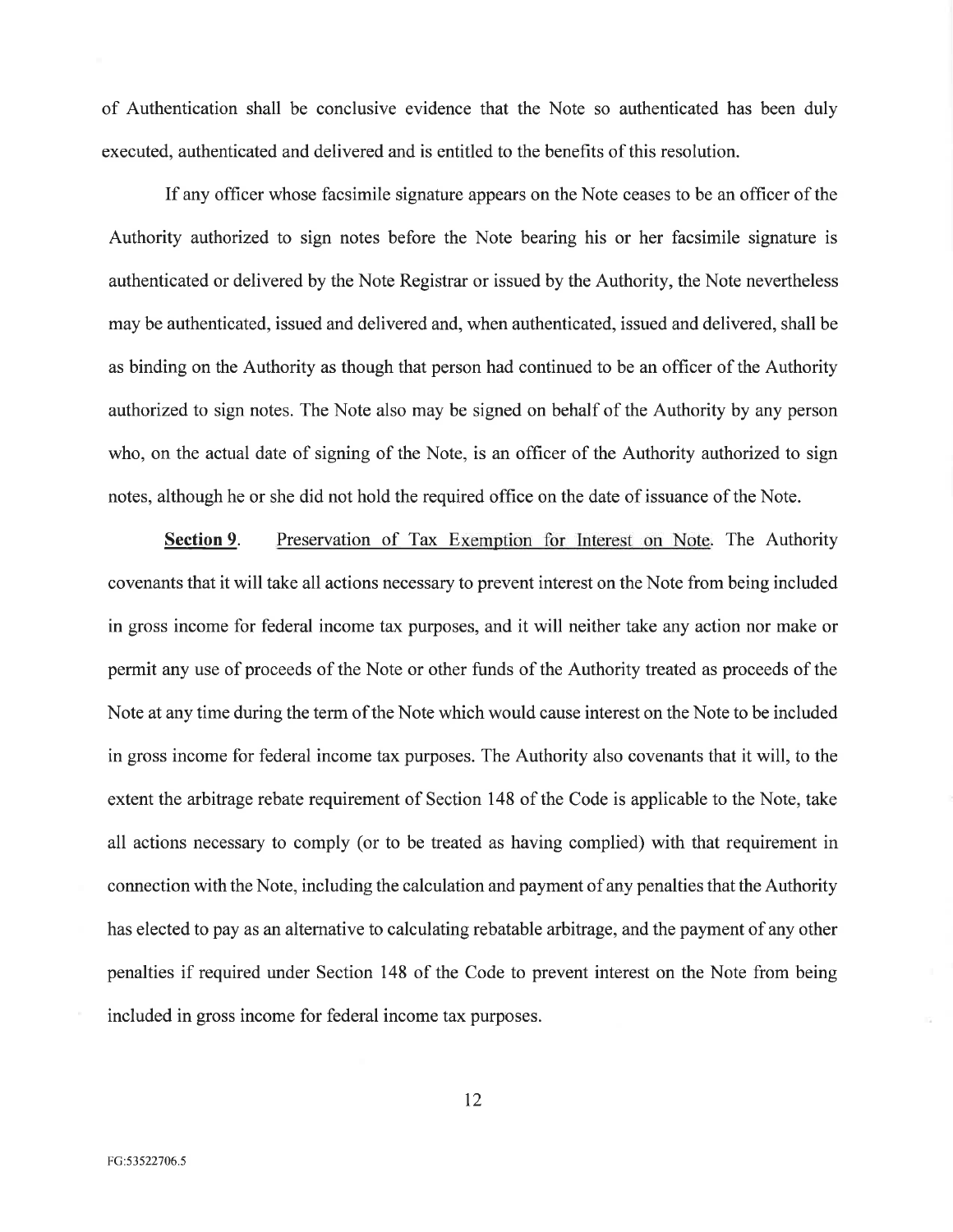Authorization of Documents and Execution Thereof. The Authority Section 10. authorizes and approves the execution and delivery of, and the performance by the Authority of its obligations contained in, the Note and this resolution and the consummation by the Authority of all other transactions contemplated by this resolution in connection with the issuance of the Note. The Board further authorizes the Authorized Officers, and each of them acting alone, to negotiate, approve, execute and deliver any credit agreement, loan agreement, and or such other instruments and agreements as may be necessary or desirable in connection with the sale of the Note to the Lender. The Executive Director of the Authority is authorized to execute the Note and the Authorized Officers, and each of them acting alone, are authorized to negotiate, execute and deliver documents reasonably required to be executed in connection with the issuance of the Note and to ensure the proper use and application of the proceeds of the Note.

The Note will be prepared at the Authority's expense and will be delivered to the Lender together with the legal opinion of Foster Garvey P.C., municipal bond counsel of Seattle, Washington, regarding the validity of the Note and the tax-exempt status of interest on the Note.

Section 11. Approval of Transaction. The Lender has offered to purchase the Note at a price of par, under the terms and conditions contained in this resolution and the Proposal Letter, including the payment the fees and expenses of the Lender's legal counsel, and any other out-ofpocket costs incurred by the Lender, each payable at closing. The Board finds that the Lender's offer is in the best interest of the Authority and accepts such offer, and covenants that it will comply with all terms and conditions of the Proposal Letter.

Reporting Requirements. The Authority covenants and agrees, for so long **Section 12.** as the Note remains outstanding, and unless otherwise waived by the Lender, to provide financial information to the Lender as follows:

33.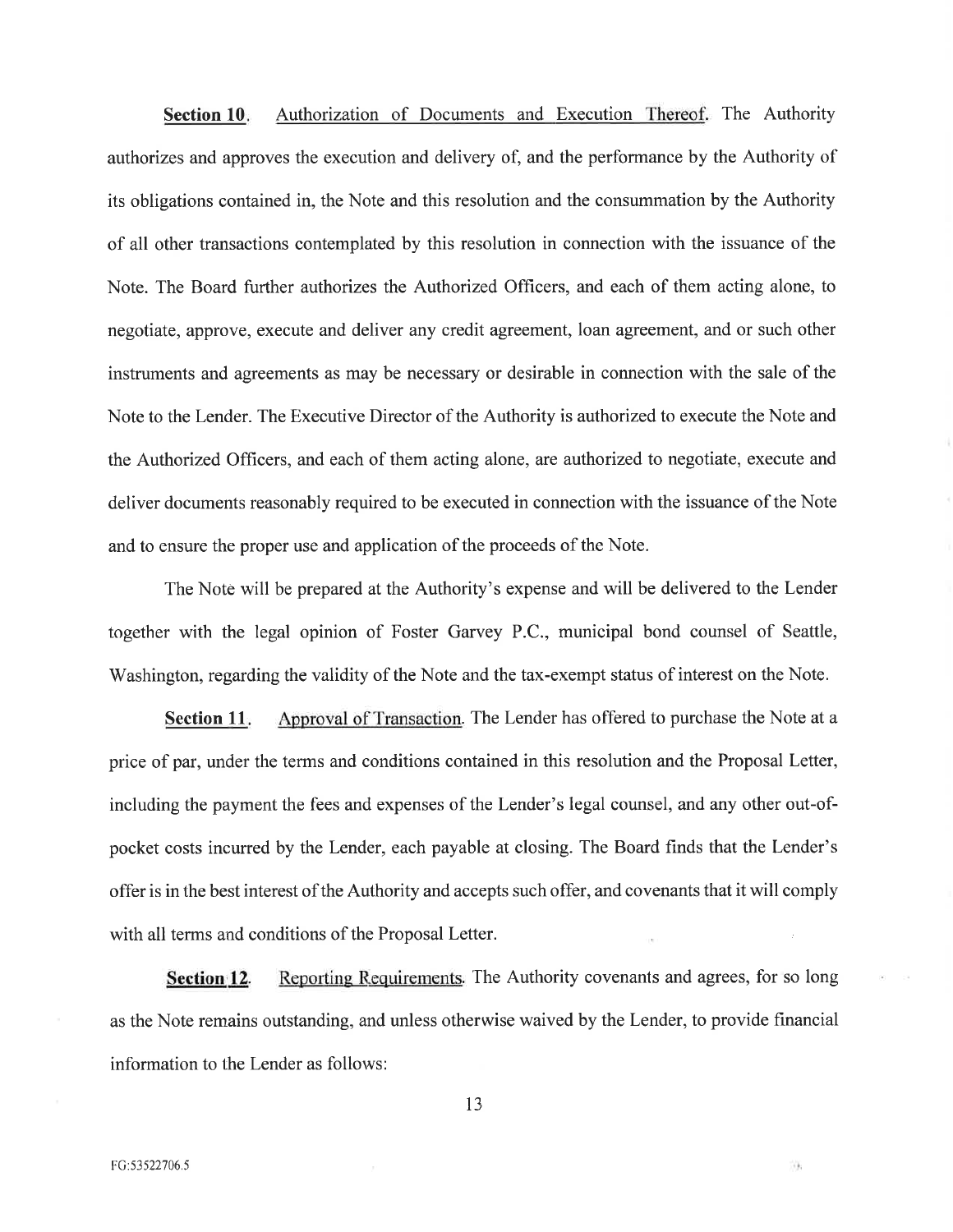$(A)$ the Authority's internally prepared financial statements for such fiscal year within 180 days after the fiscal year end, prepared in accordance with generally accepted accounting principles applicable to housing authorities;

(B) the Authority's audited financial statements within 10 days after receipt of the Washington State Auditor's opinion letter, but no later than 290 days after fiscal year end;

 $(C)$ the Authority's annual budget or any material amendments thereto within 45 days of adoption; and

 $(D)$ such other information relating to the ability of the Authority to satisfy its obligations under the Note, as may be reasonably requested by the Lender from time to time.

Section 13. Acting Officers Authorized. Any action authorized by this resolution to be taken by the Executive Director of the Authority, may in his absence be taken by a duly authorized Deputy Executive Director of the Authority. Any action authorized by this resolution to be taken by a Deputy Executive Director of the Authority, may in his or her absence be taken by a duly authorized acting Deputy Executive Director of the Authority.

**Section 14.** Ratification and Confirmation. Any actions of the Authority or its officers prior to the date hereof and consistent with the terms of this resolution are ratified and confirmed.

Section 15. Severability. If any provision in this resolution is declared by any court of competent jurisdiction to be contrary to law, then such provision shall be null and void and shall be deemed separable from the remaining provision of this resolution and shall in no way affect the validity of the other provisions of this resolution or of the Note.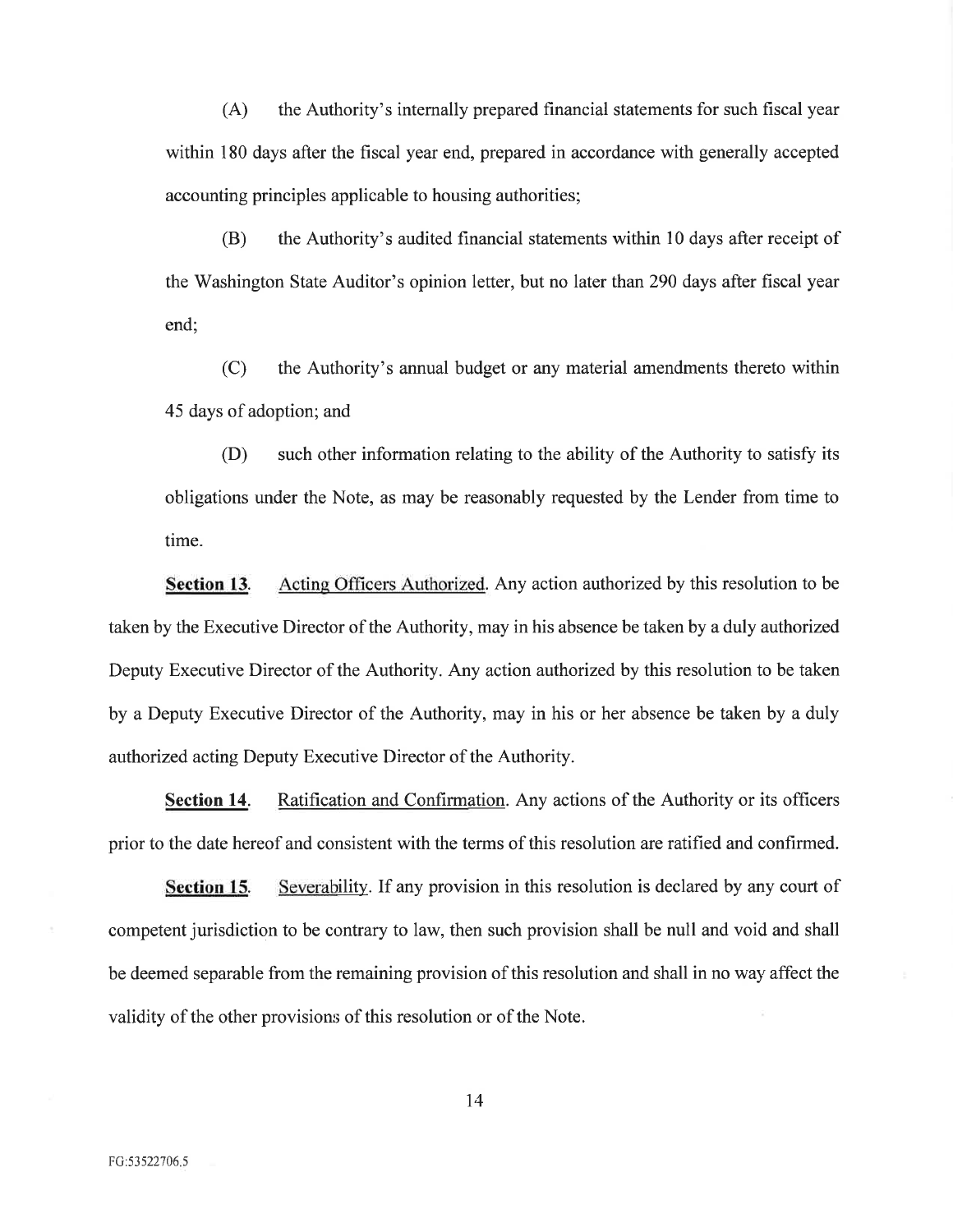Effective Date. This resolution shall be in full force and effect from and Section 16. after its adoption and approval.

# ADOPTED BY THE BOARD OF COMMISSIONERS OF THE HOUSING AUTHORITY OF THE COUNTY OF KING AT AN OPEN PUBLIC MEETING THIS 14TH DAY OF OCTOBER, 2019.

### THE HOUSING AUTHORITY OF THE **COUNTY OF KING**

By: ouglas J. Barnes, Chair

**Board of Commissioners** 

35

ATTEST:

**Stephen J. Morman, Secretary-Treasurer** 

FG:53522706.5

15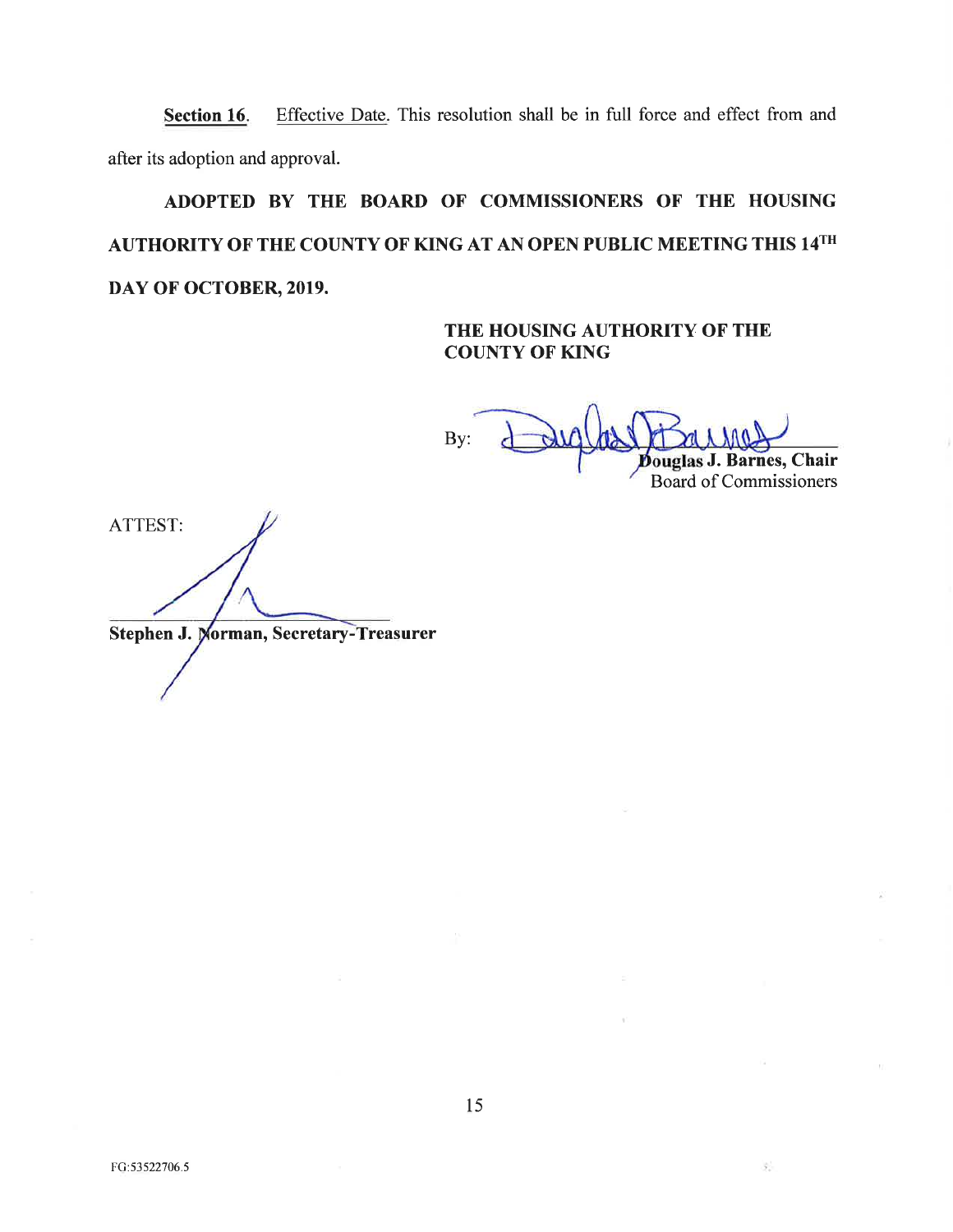### **CERTIFICATE**

I, the undersigned, the duly chosen, qualified and acting Secretary and Executive Director of the Housing Authority of the County of King (the "Authority") and keeper of the records of the Authority, CERTIFY:

 $\mathbf{1}$ . That the attached copy of Resolution No. 5634 (the "Resolution") is a full, true and correct copy of the resolution of the Board of Commissioners of the Authority, as adopted at a meeting of the Authority held on October 14, 2019, and duly recorded in the minute books of the Authority;

 $\overline{2}$ . That written notice specifying the time and place of the special meeting and noting the business to be transacted was given to all members of the Board of Commissioners by mail, fax, electronic mail or personal delivery at least 24 hours prior to the special meeting, a true and complete copy of which notice is attached hereto as Appendix I;

 $3.$ That the written notice described above was also posted on the Authority's website and prominently displayed at the main entrance of the Authority's administrative office at 600 Andover Park W., Tukwila, Washington 98188 and at the meeting site, if different, at least 24 hours prior to the special meeting;

 $\overline{4}$ . That the written notice described above was given to each local radio or television station and to each newspaper of general circulation that has on file with the Authority a written request to be notified of special meetings and to any others to which such notices are customarily given by the Authority; and

5. That such meeting was duly convened and held in all respects in accordance with law; that a quorum was present throughout the meeting and a majority of the members of the Board of Commissioners of the Authority present at the meeting voted in the proper manner for the adoption of the Resolution; that all other requirements and proceedings incident to the proper adoption of the Resolution have been duly fulfilled, carried out and otherwise observed, and that I am authorized to execute this Certificate.

IN WITNESS WHEREOF, I have hereunto set my hand this 14<sup>th</sup> day of October, 2019.

**STEPHEN J. NORMAN** Executive Director and Secretary-Treasurer

**CERTIFICATE**